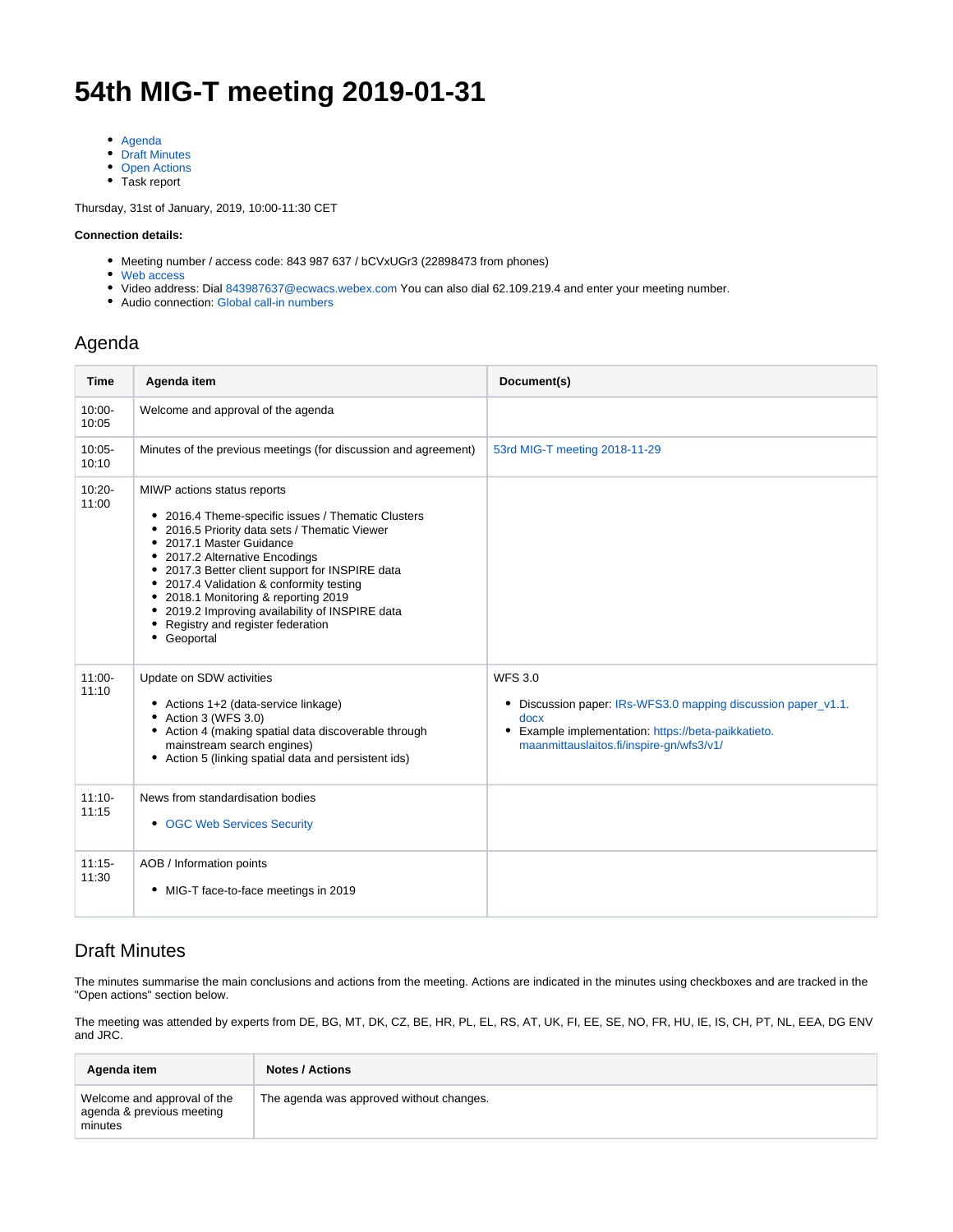| Minutes of the previous<br>meetings                        | The minutes of the previous meeting were approved without changes. Open actions were reviewed and some of<br>them closed.                                                                                                                                                                                                                                                                                                                                                                                                                                                                                                                                                                                                                                                                                                                                                                                                                                                                                                                                                                                                                                                                                                                                                                                                                                                                                                                                        |
|------------------------------------------------------------|------------------------------------------------------------------------------------------------------------------------------------------------------------------------------------------------------------------------------------------------------------------------------------------------------------------------------------------------------------------------------------------------------------------------------------------------------------------------------------------------------------------------------------------------------------------------------------------------------------------------------------------------------------------------------------------------------------------------------------------------------------------------------------------------------------------------------------------------------------------------------------------------------------------------------------------------------------------------------------------------------------------------------------------------------------------------------------------------------------------------------------------------------------------------------------------------------------------------------------------------------------------------------------------------------------------------------------------------------------------------------------------------------------------------------------------------------------------|
| 2016.4 Theme-specific issues /<br><b>Thematic Clusters</b> | • The launch of the new platform has been postponed, since there has been some administrative delay with the<br>contracts of the facilitators. In two weeks these should be solved and the platform launched.<br>• There will be new cross-cutting Clusters focused on tools and technologies, aimed to address any specific<br>questions about software, and on issues related to environmental policies and MIWP actions.                                                                                                                                                                                                                                                                                                                                                                                                                                                                                                                                                                                                                                                                                                                                                                                                                                                                                                                                                                                                                                      |
| 2016.5 Priority data sets /<br><b>Thematic Viewer</b>      | • The action will have a web conference in February, to discuss how to setup a common procedure to track the<br>progress on the publication of priority data sets, based on different reporting obligations.<br>• During the Geoportal workshop last week there were relevant discussions on:<br>• the need for translation of the priority data set code lists, which is supported by the Commission. The<br>subgroup will discuss how to proceed;<br>• the need to develop common guidelines for the provision of priority data sets in the Geoportal, since many<br>data sets are available but they are secured through an authentication.                                                                                                                                                                                                                                                                                                                                                                                                                                                                                                                                                                                                                                                                                                                                                                                                                   |
| 2017.1 Master Guidance                                     | • The work will continue during the summer in order to have the first document ready for October.                                                                                                                                                                                                                                                                                                                                                                                                                                                                                                                                                                                                                                                                                                                                                                                                                                                                                                                                                                                                                                                                                                                                                                                                                                                                                                                                                                |
| 2017.2 Alternative Encodings                               | • After the face-to-face meeting held in December, a new draft of the document was prepared, which looks at<br>some specific examples (for AD, O&M, EF) and provides a GeoJSON encoding with a number of simplification<br>rules.<br>• Next subgroup meeting is scheduled for tomorrow (February 1).                                                                                                                                                                                                                                                                                                                                                                                                                                                                                                                                                                                                                                                                                                                                                                                                                                                                                                                                                                                                                                                                                                                                                             |
| 2017.3 Better client support for<br><b>INSPIRE</b> data    | • The contractors' work is progressing. A short presentation of the partial results will be given by JRC in the next<br>meeting.                                                                                                                                                                                                                                                                                                                                                                                                                                                                                                                                                                                                                                                                                                                                                                                                                                                                                                                                                                                                                                                                                                                                                                                                                                                                                                                                 |
| 2017.4 Validation & conformity<br>testing                  | • The contractors' work is progressing with the development of the new ATS/ETS for View Services (WMS<br>/WMTS), SOS, MD TG 2.0, currently under testing from JRC staff. Testing is expected to be completed over the<br>next weeks.<br>• Version 2.0 of the ETF Validator was released (see here); JRC will update the Reference Validator with this new<br>version.<br>• A number of improvement proposals for the Reference Validator were discussed; some of them (mainly<br>related to the UI) were considered of higher priority and will be moved forward by the JRC in the software<br>development roadmap.<br>• The subgroup has recently become less active; JRC expects to have more activity once the new ETS will be<br>available for testing.<br>• JRC discussed the idea to hold a workshop with the users of the Validator, but since only little feedback was<br>received, the idea has changed into the preparation of a survey to appear online when users access the<br>Validator.                                                                                                                                                                                                                                                                                                                                                                                                                                                           |
| 2018.1 Monitoring & reporting<br>2019                      | • Last week there was a meeting between JRC, DG ENV and EEA to define the methodology for the calculation of<br>the <b>indicators</b> for the new Reporting Decision, which also includes indicators computed from the metadata and<br>data sets available in the Geoportal.<br>• It will be shared next week with the subgroup, and then included in a more comprehensive message to the<br>Member States on the practicalities of the 2019 reporting process and the transition to the new reporting process<br>mid-February.                                                                                                                                                                                                                                                                                                                                                                                                                                                                                                                                                                                                                                                                                                                                                                                                                                                                                                                                  |
| 2019.2 Improving availability of<br><b>INSPIRE</b> data    | last week JRC hosted a two-days workshop with MS representatives (45 experts from 28 countries) with the<br>main goal of improving the accessibility and usability of data sets in the INSPIRE Geoportal:<br>• the Geoportal backend (and data/service linking simplification) was presented, and the development of a<br>tool for testing the linking was proposed together with a new tool to check the linkages; once available,<br>testing will be performed with MS.<br>a new harvesting method will be launched soon, which switches from the current pull approach (JRC<br>performing harvesting of MS catalogues) to a push approach (MS to schedule/perform harvesting and<br>check the results on a geoportal sandbox, before the data is published on the Geoportal);<br>• future development of the INSPIRE Analytics platform, which will add new functionality (including text and<br>geographic search and export functions);<br>• re-organization of the Geoportal helpdesk through the help of MS, each reporting on their past experience<br>(according to a predefined list of categories provided by JRC) in order to create a comprehensive list of FAQs<br>• all the workshop materials to be provided by this week on the MIG collaboration platform (under action<br>2019.2); a detailed report will be provided by the end of February;<br>• overall, the workshop was successful and the feedback collected from MS was very positive. |